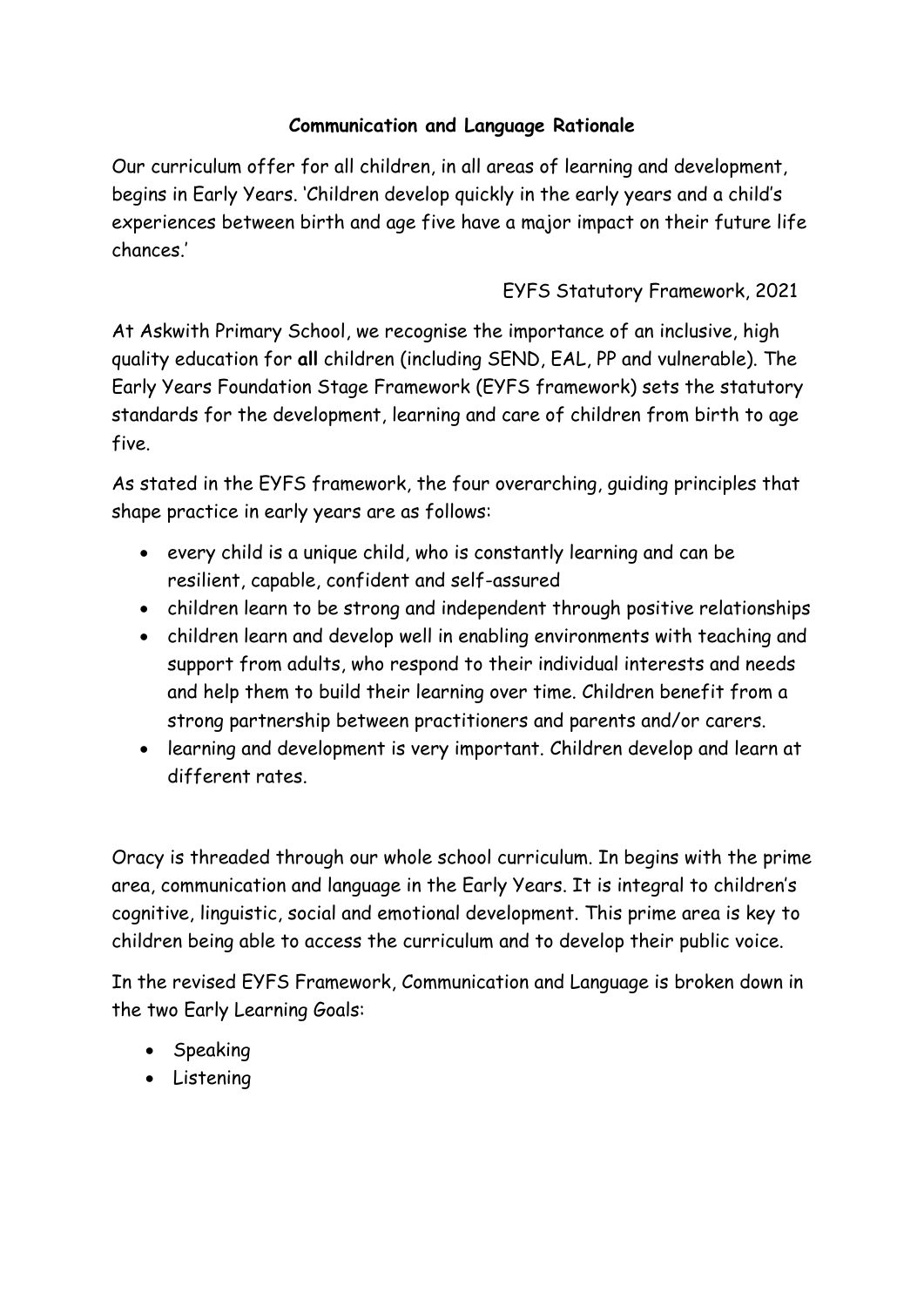| <b>Intent</b> |                                                                                                                                                                                                               | Implementation |                                                                                                                                                                                                                                                                                                                                                          | Impact: to be       |
|---------------|---------------------------------------------------------------------------------------------------------------------------------------------------------------------------------------------------------------|----------------|----------------------------------------------------------------------------------------------------------------------------------------------------------------------------------------------------------------------------------------------------------------------------------------------------------------------------------------------------------|---------------------|
|               |                                                                                                                                                                                                               |                |                                                                                                                                                                                                                                                                                                                                                          | reviewed at the end |
|               |                                                                                                                                                                                                               |                |                                                                                                                                                                                                                                                                                                                                                          | of each year        |
|               | Knowledge across the whole<br>curriculum to continue to be<br>built systematically and<br>embedded in the long-term<br>memory of all pupils<br>including the development of<br>oracy                          | $\bullet$      | Staff meetings to ensure<br>that pre and post teaching<br>opportunities identified in<br>whole school LTP are having<br>an impact on knowledge<br>build-up.                                                                                                                                                                                              |                     |
|               | Knowledge gained from<br>embedding Early Adopter<br>Framework (2020-2021),<br>new Early Years Statutory<br>Framework, Development<br>Matters and Askwith<br>expectations inform 2021-<br>2022 EYFS Curriculum | $\bullet$      | Staff meetings to ensure<br>that essential knowledge<br>identified in class LTP is<br>being built/retained at<br>appropriate pace<br>Impact of progression<br>documents/knowledge<br>checks/learning journeys<br>regular item on staff<br>meeting agenda including the<br>teaching and assessment of<br>oracy across curriculum<br>Update monitoring and |                     |
|               | Enhancements/leadership<br>opportunities reflect needs<br>2021-2022 including local<br>links<br>Seven areas of learning<br>rationales are updated<br>where relevant                                           |                | evaluation timetable<br>Curriculum Enhancements:<br>rolling programme agreed by<br>all staff (subject leaders to<br>review for balance Autumn<br>1) including enhancements<br>for oracy<br>Evidence informed practice<br>continues to inform                                                                                                             |                     |
|               |                                                                                                                                                                                                               |                | effectiveness of rationales                                                                                                                                                                                                                                                                                                                              |                     |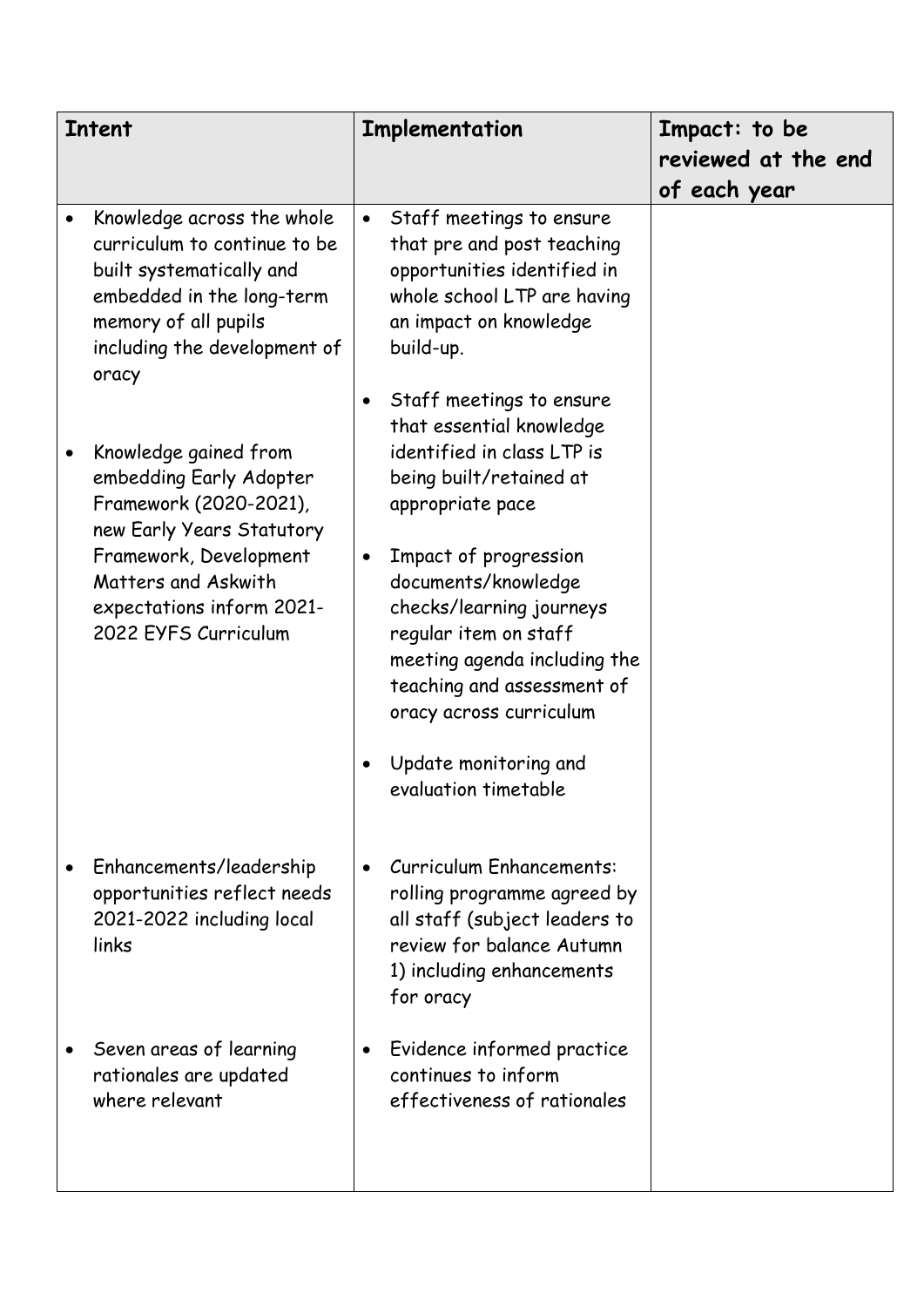| Pupils feel secure in returning<br>to 'normal': all staff have up to<br>date knowledge of mental<br>health in children<br>pupils/parents/staff secure<br>in updated risk assessments |   | Pupils' mental/physical health:<br>pupils given time to become<br>secure in new routines<br>parents' meetings early in<br>autumn term to discuss how<br>pupils have settled back in<br>(including C&L)                                                                                |  |
|--------------------------------------------------------------------------------------------------------------------------------------------------------------------------------------|---|---------------------------------------------------------------------------------------------------------------------------------------------------------------------------------------------------------------------------------------------------------------------------------------|--|
| Systematic planning for 7<br>areas of learning and<br>development:<br>aligned to Statutory<br>$\circ$<br>Framework and<br>Development Matters                                        |   | Assessment:<br>monitor administration of<br>assessments to ensure<br>alignment to EYFS<br>framework<br>new/refresher training for<br>staff re: early language and<br>communication including<br>interventions<br>monitor continuous and<br>enhanced and focused<br>provision planning |  |
| Transition arrangements are<br>strong for each Stage of<br>EYFS                                                                                                                      | ٠ | Reintroduce in person<br>home/setting visits to<br>establish starting points in<br>C&L                                                                                                                                                                                                |  |
| All EYFS staff trained in<br>updated EYFS docs                                                                                                                                       |   | Training:<br>new/refresher training<br>for staff re: new<br>framework, policies and<br>practice                                                                                                                                                                                       |  |
| Dialogic approach and how<br>planned opportunities to<br>increase vocab on the<br>agenda of every staff<br>meeting                                                                   |   | new/refresher training<br>$\circ$<br>for all staff on dialogic<br>principles/vocab on<br>displays/focus sessions /<br>train all EYFS staff in<br>record keeping and<br>purposeful interaction                                                                                         |  |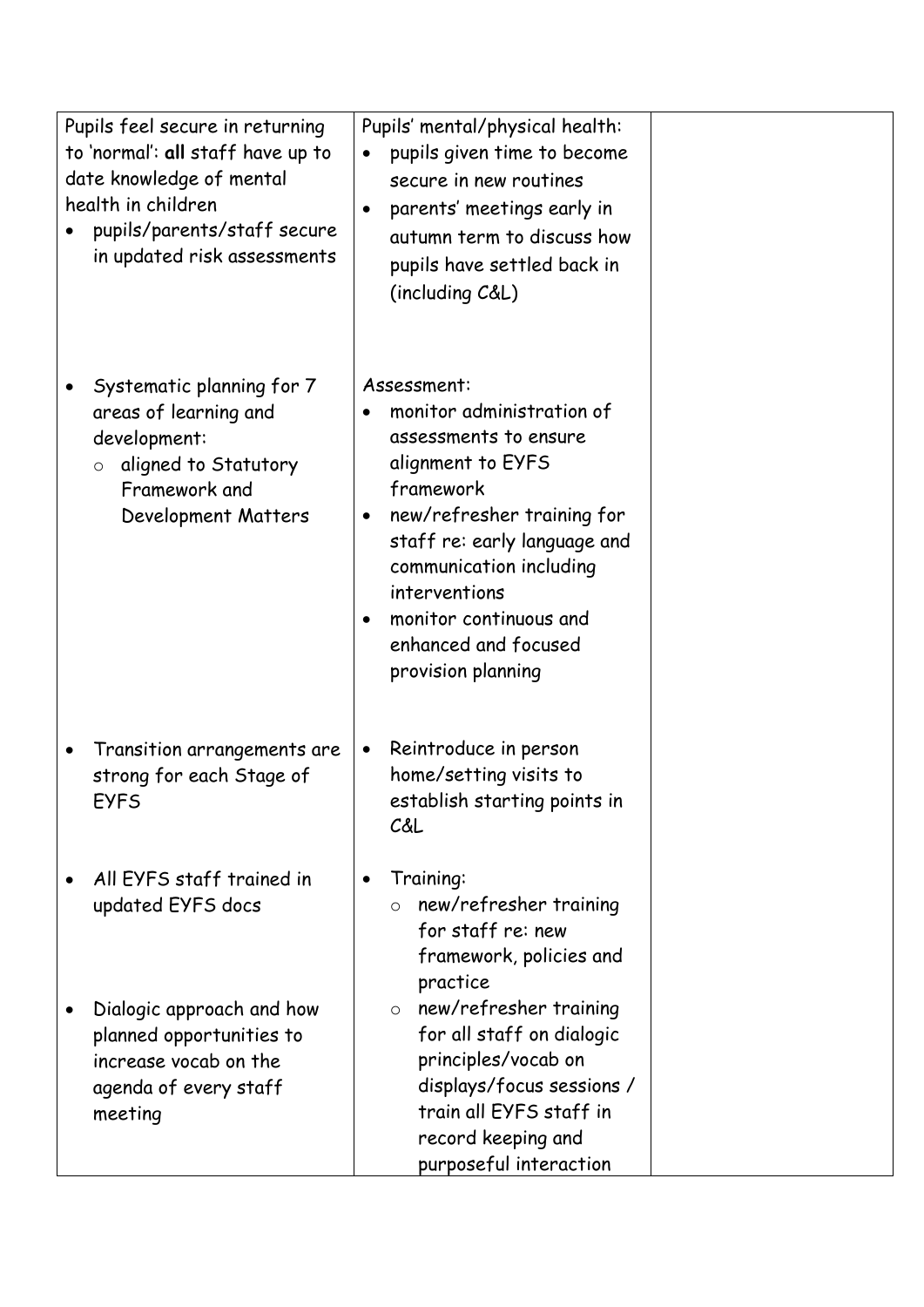# **Creativity**

Creativity and knowledge should work together as creativity involves making connections and using connected knowledge to create 'new'. In the EYFS, play based learning is inherently creative whereby children learn through the characteristics of effective learning. Our communication and language curriculum is designed so that children can express themselves appropriately and coherently in all areas of learning. The teaching and deliberate practice of this across the curriculum promotes creativity. For example, children could apply their knowledge of the natural world to explain how and why a plant has changed after observing this in the outdoor area.

### **Substantive Knowledge**

In the EYFS, substantive knowledge is the understanding and use of knowledge across the seven areas of learning. Substantive knowledge of communication and language is the knowledge of vocabulary, oral sentence structure and syntax and appropriate strategies to be able to speak and listen in all areas of the curriculum. Development of the substantive knowledge is achieved through deliberate practice so that children develop fluency when speaking and listening.

### **Disciplinary Knowledge**

In the EYFS, disciplinary knowledge is the interpretation and independent use of learnt knowledge and skills. For example, using the substantive knowledge of the natural world and the correct vocabulary to be able to formulate their own questions, children can develop their disciplinary knowledge by asking their own questions about a particular aspect of the natural world.

### **Assessment**

Assessments of both the prime and specific areas of learning are carried out through impact notes. Opportunities for assessment are planned daily through focus provision and enhanced provision. For example, a focus session about vocabulary required to ask questions may be led by the teacher. The teacher will make impact notes following that session. Enhanced provision is then planned to ensure there are opportunities for interactions that support children to practise the use of the vocabulary correctly to ask questions in areas of